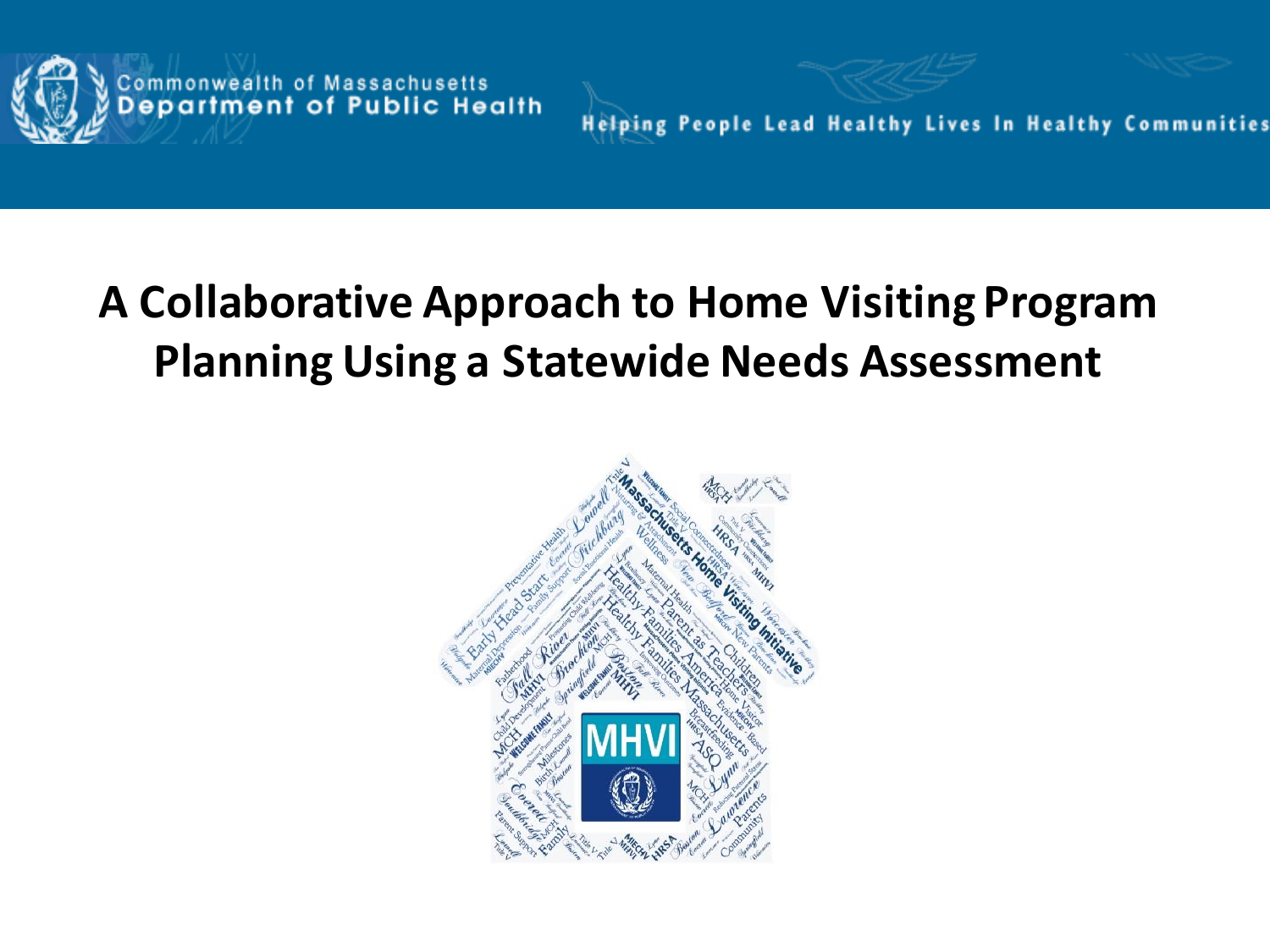### **Objectives**

- Describe Massachusetts Maternal, Infant, and Early Childhood's (MA MIECHV) process for incorporating needs assessment findings into programming
- Identify tools and considerations that can be adapted to other home visiting or maternal and child health programs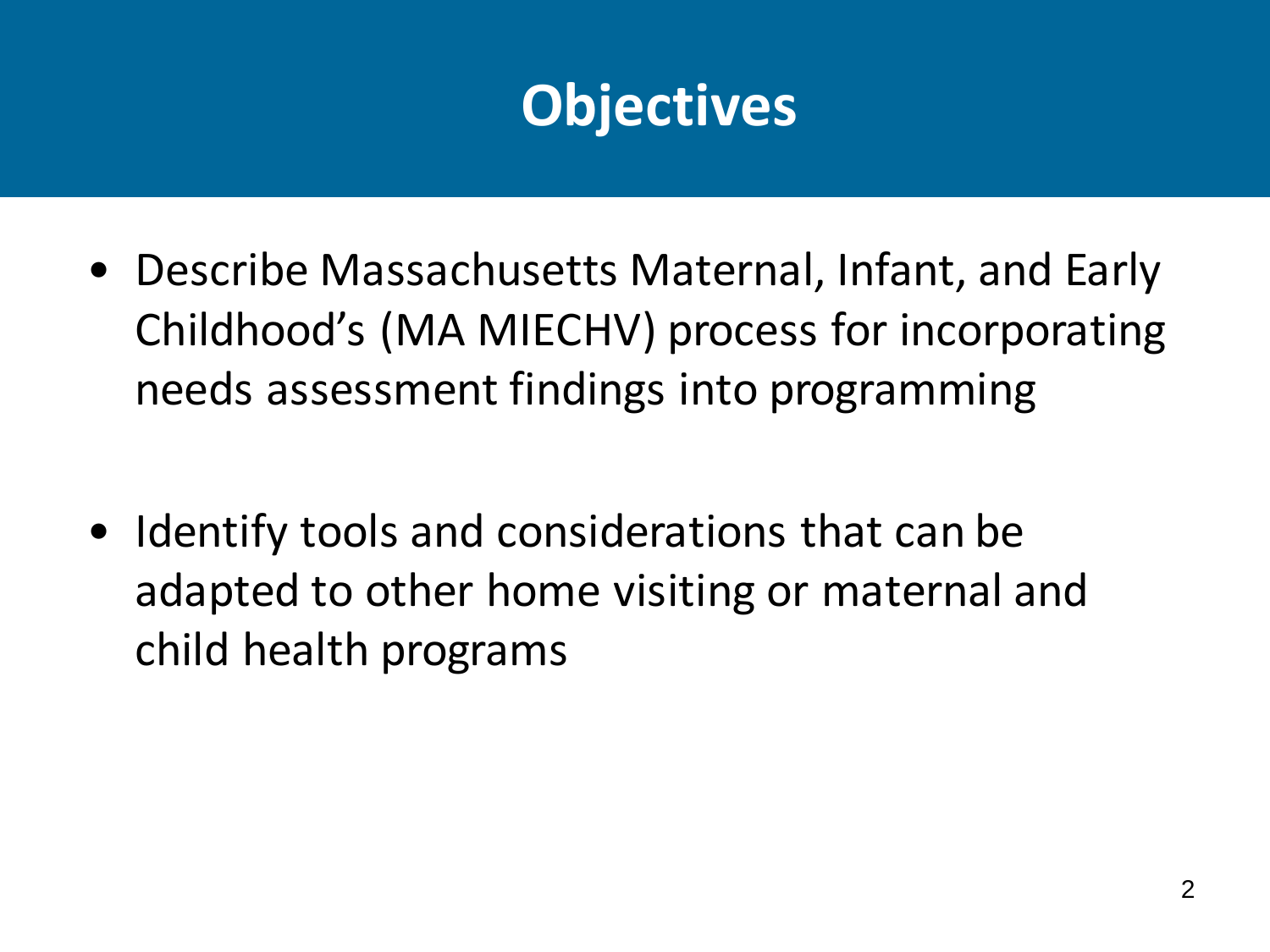### **MA MIECHV Program**

- Established in 2010, MIECHV is a federal program supported by the Health Resources and Services Administration and the Administration for Children and Families.
- Goals:
	- 1. Strengthen and improve the programs and activities delivered by the Title V Maternal and Child Health Block Grant
	- 2. Improve coordination in early childhood systems of care
	- 3. Expand evidence-based home visiting services and improve coordination of services for families in priority communities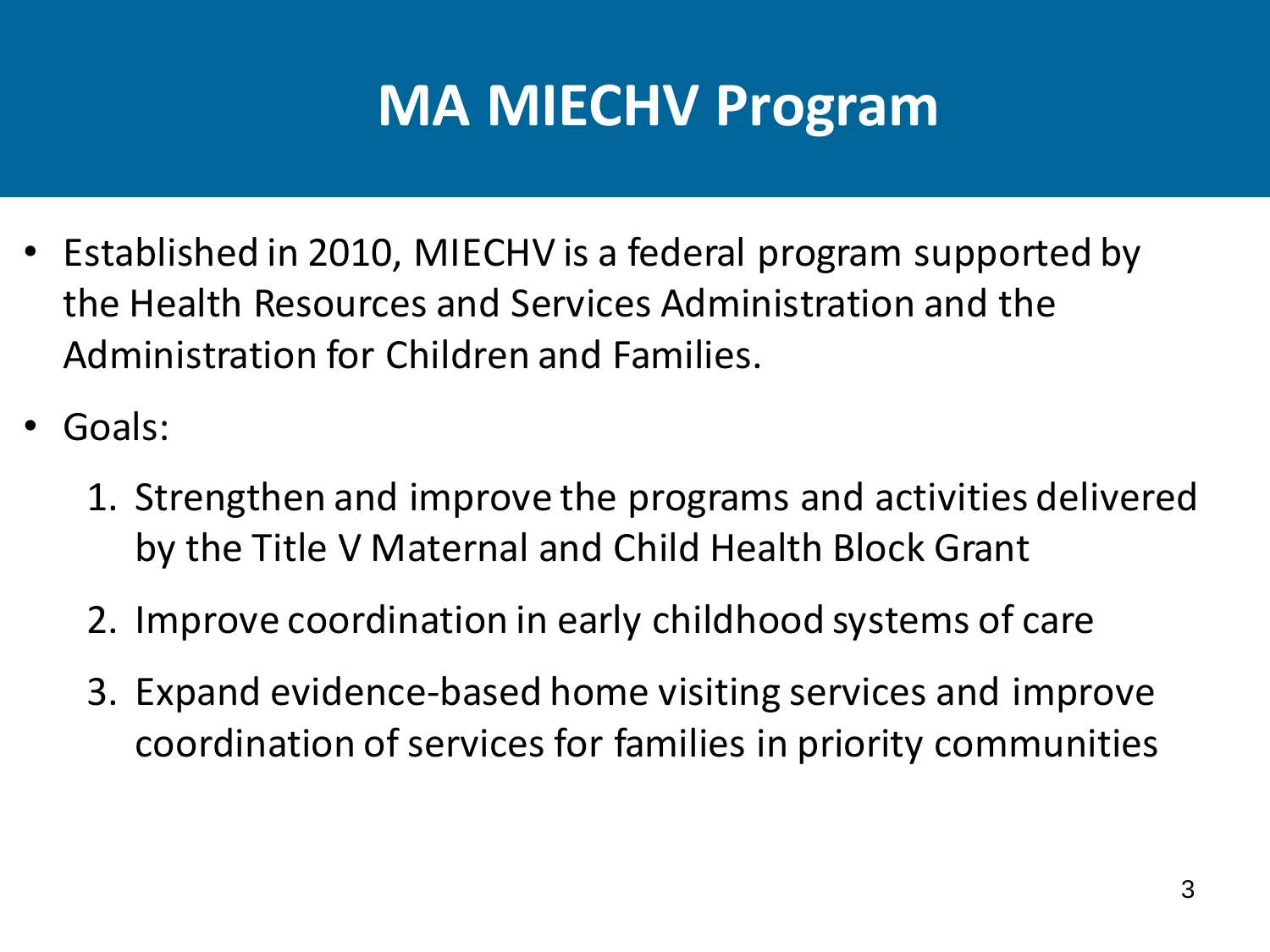## **Background: Program Planning**

*Goal: Translate needs assessment and evaluation findings into MA MIECHV programming over the next 5 years* 



Needs assessment completed as we began planning for a competitive Request For Response (RFR)



Convened an interdisciplinary program planning team to review needs assessment findings



Developed a program planning process grounded in racial equity, stakeholder engagement, and research practice partnership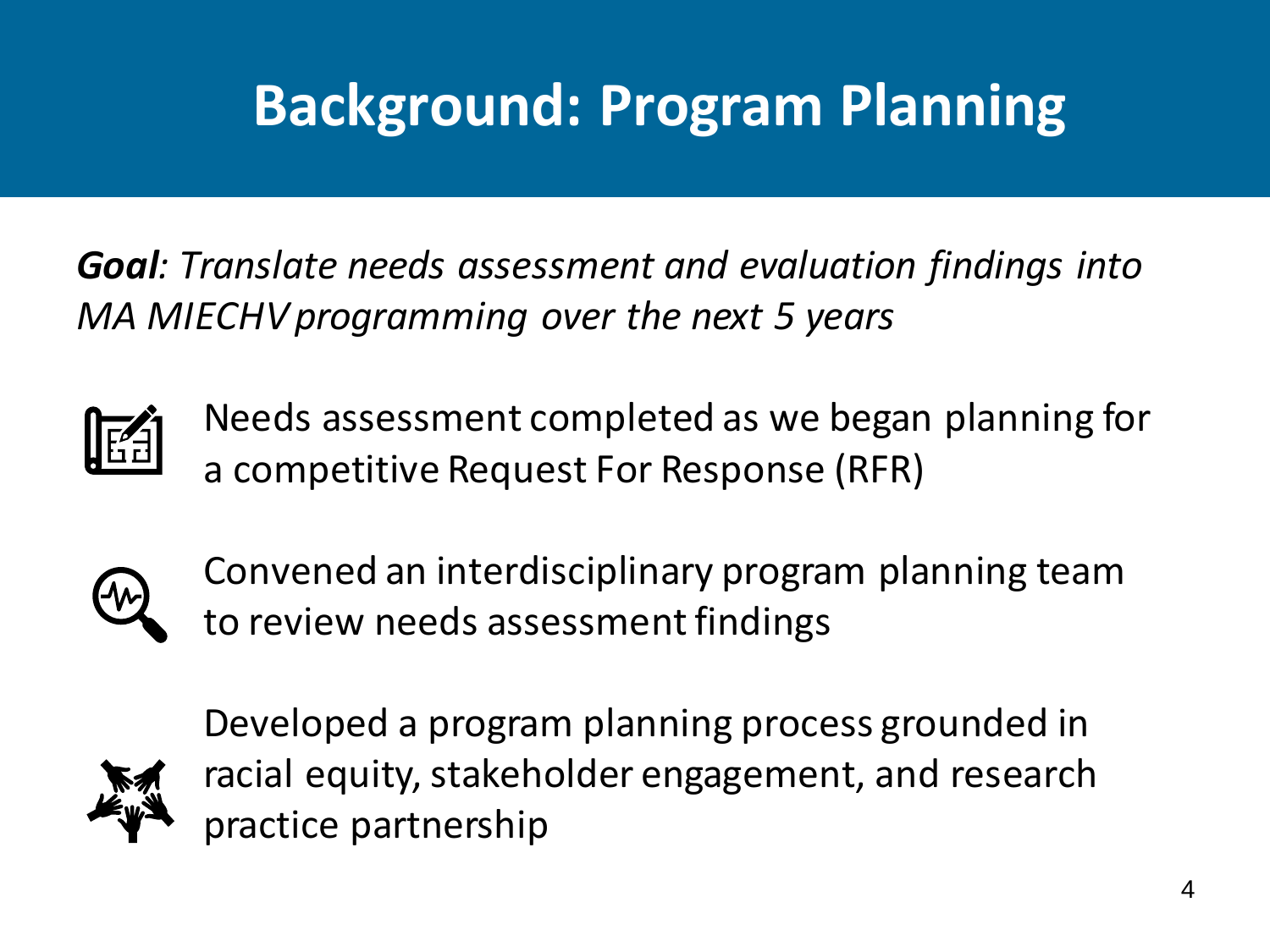### **Process Overview**

**Review Findings**

*What are key recommendati ons?*

#### **Brainstorm Strategies**

*How would these recommendations look in practice?*

#### **Prioritize Strategies**

*How can we maximize impact with limited resources?*

**Request for Response (RFR)** 

**Ongoing Implementation**

#### **Engage Stakeholders**

*How do strategies resonate for stakeholders? What are the benefits/drawbacks?* 

#### **Address Inequities**

*How can we maximize our impact on equity?*

**Program Policies and Practices**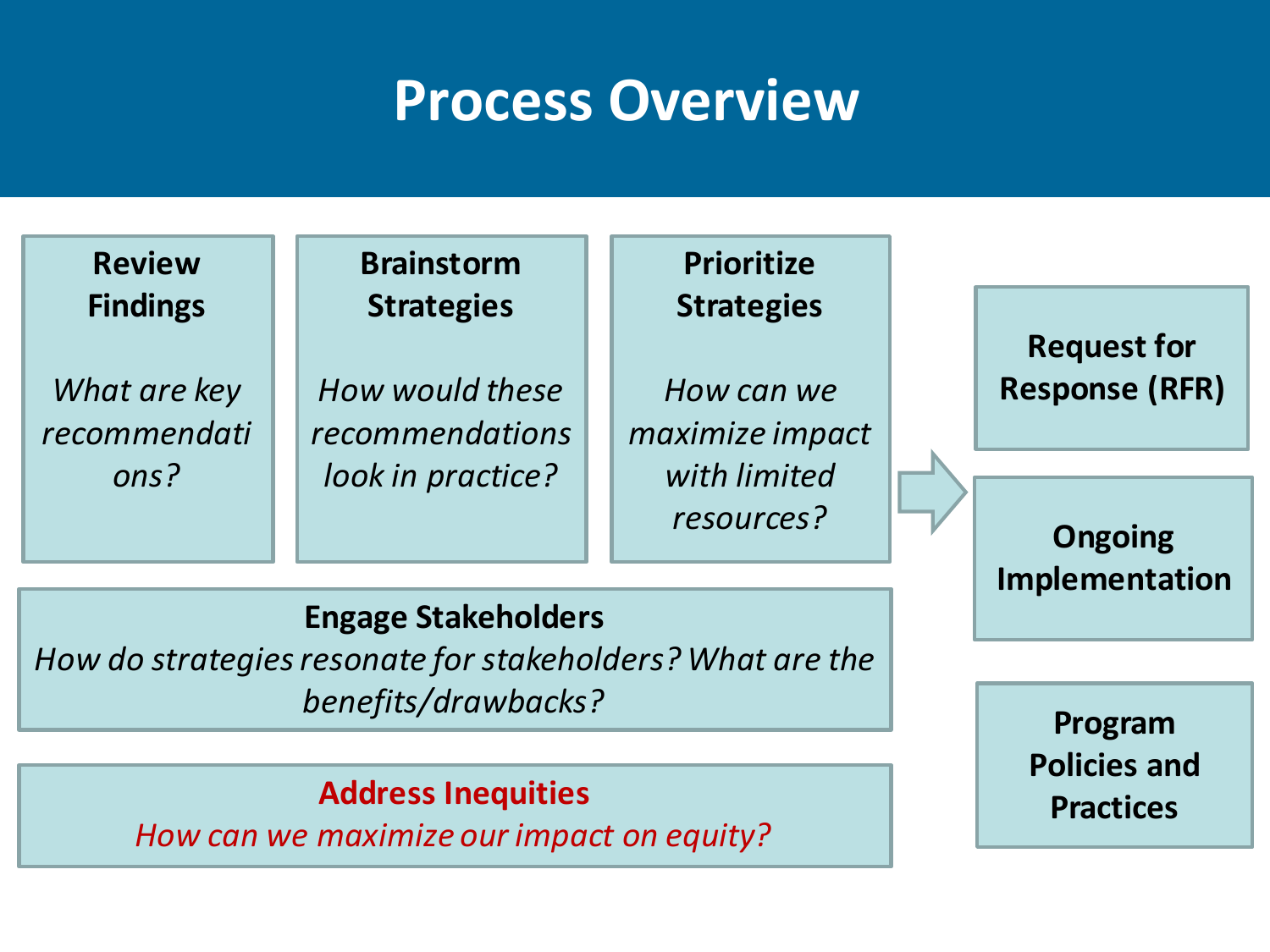## **Addressing Inequities Throughout the Process**

**Review Findings**

**Contextualize racial inequities through root cause analysis** **Brainstorm Strategies**

**Tailor services to family and community contexts**

**Prioritize Strategies**

**Refine strategies to more explicitly promote racial equity**

**Request for Response (RFR) Emphasize accessibility for applicants; recruit diverse review teams & train with equity lens**

**Ongoing Implementation Address access barriers inequitably affecting subgroups**

**Engage Stakeholders Listen to stakeholder recommendations to promote equity**

**Program Policies and Practices Frame using a racial equity lens; account for structural and historical context**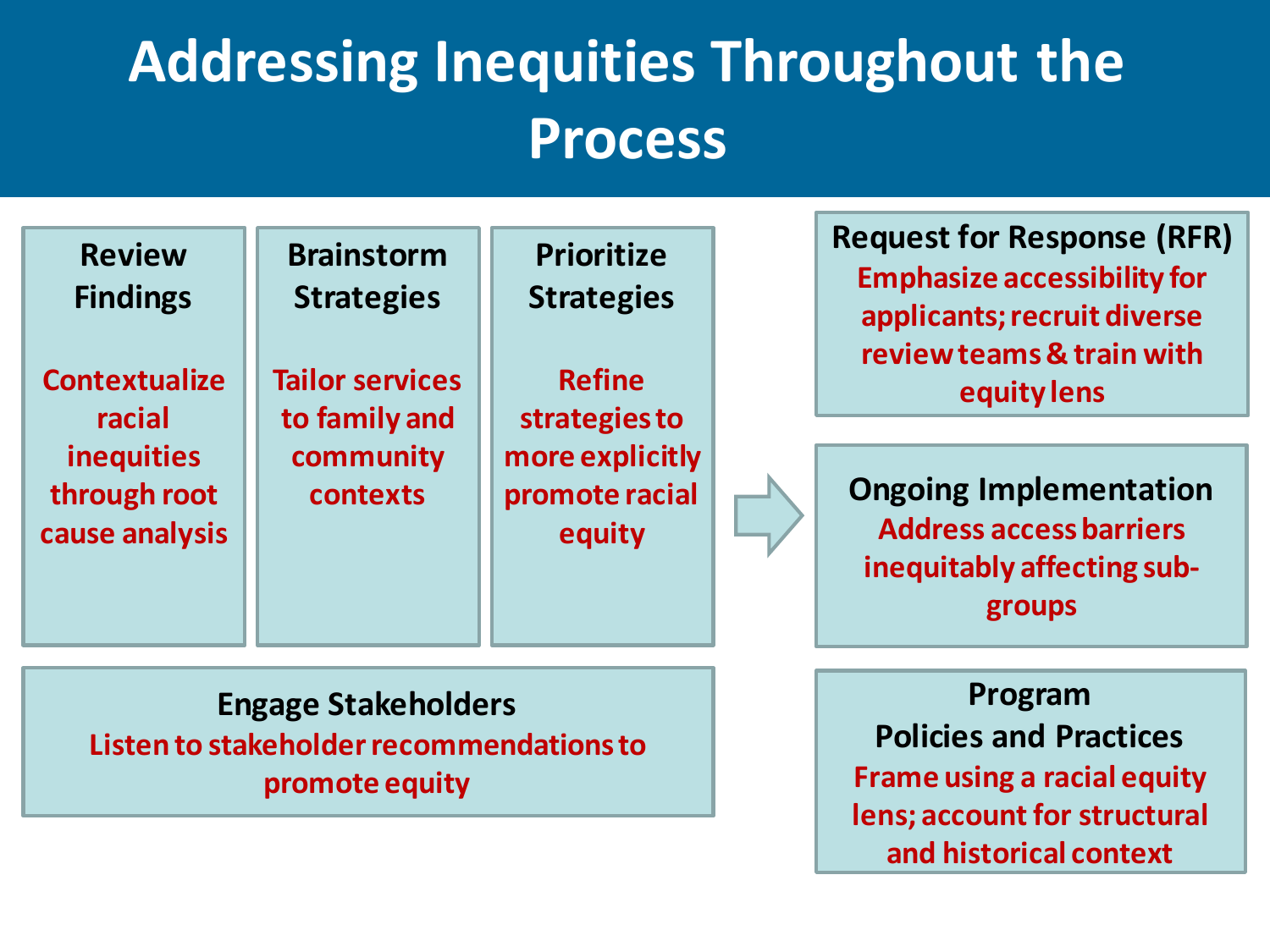## **Prioritize Strategies**

### Impact/Feasibility Rubric

• Systematically rated each RFR-related strategy

### Stakeholder Recommendations

- Community Evaluator recommendations
- Listening Sessions with providers
- Advisory Committee meetings

**Impact**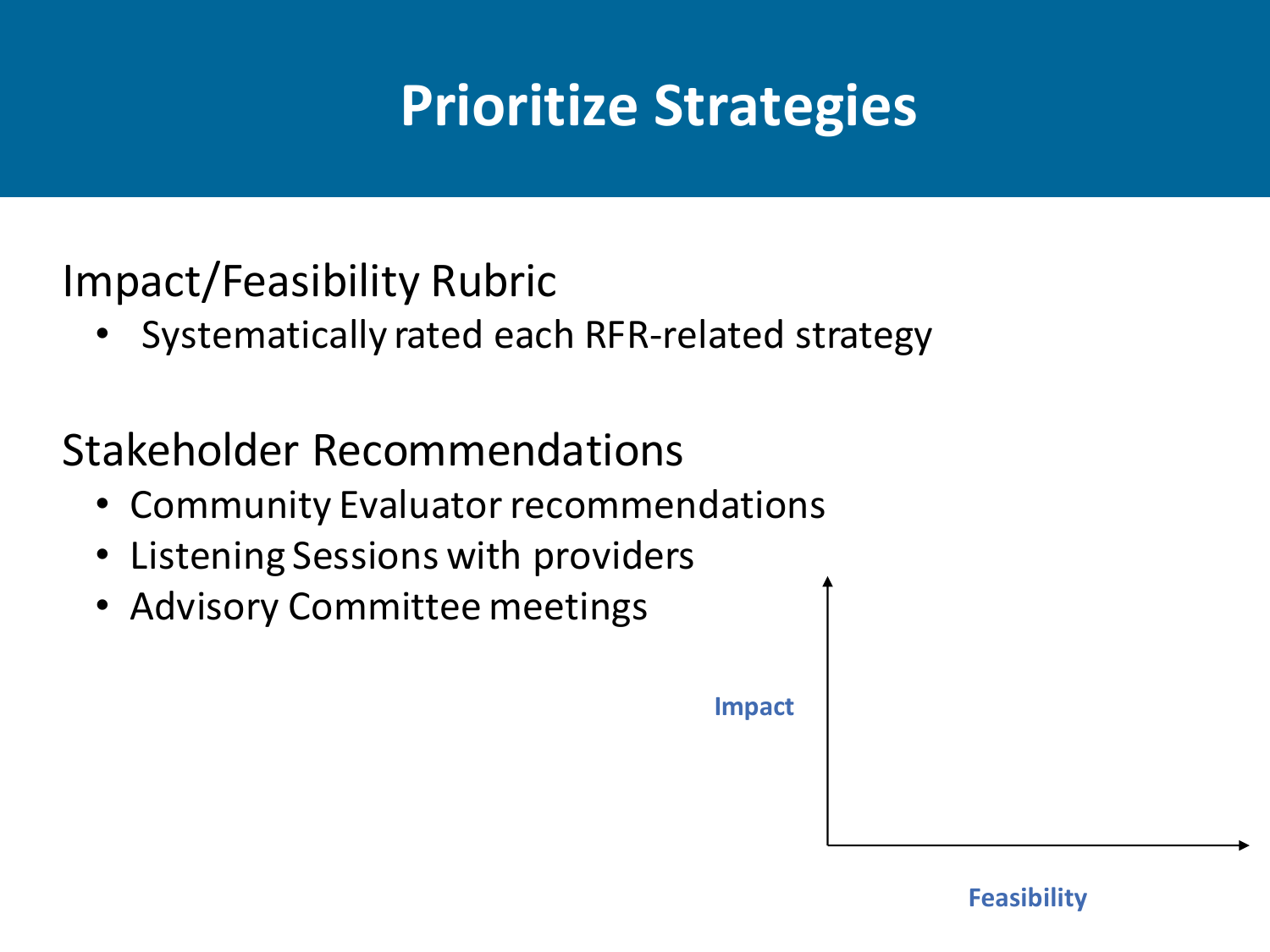## **Impact/Feasibility Criteria**

#### **Impact**

- Improves equity
- Addresses service gaps
- Facilitates collaborations
- Strengthens home visiting workforce

### **Feasibility**

- Within MA MIECHV's scope
- MA MIECHV has a clear role
- Reasonable cost
- Infrastructure
- Sufficient staff capacity
- Minimizes service disruption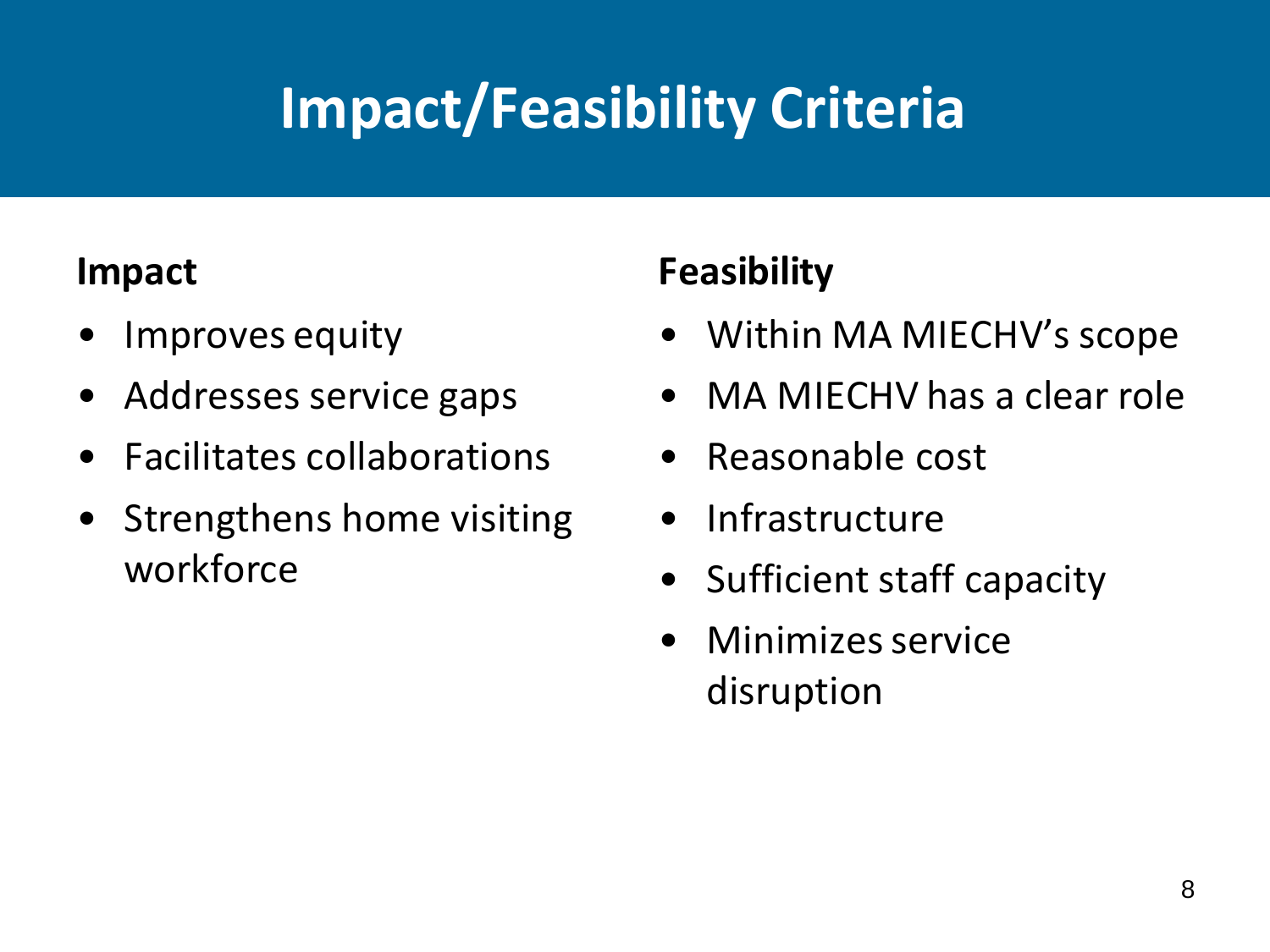## **Impact/Feasibility Criteria**

| <b>Impact Criteria</b> |                                   |                                                                                         |  |  |
|------------------------|-----------------------------------|-----------------------------------------------------------------------------------------|--|--|
|                        |                                   | 1. Improves equity                                                                      |  |  |
|                        | a.                                | Centers groups facing systemic oppression (i.e. strategy/approach is specifically       |  |  |
|                        |                                   | designed to work for groups facing systemic oppression)                                 |  |  |
|                        | b.                                | Does not ignore or worsen existing racial and other inequities or produce other         |  |  |
|                        |                                   | unintended outcomes.                                                                    |  |  |
|                        | c.                                | Accounts for historical and structural context (i.e. places the responsibility on       |  |  |
|                        |                                   | systems and policies, rather than the individual)                                       |  |  |
|                        | d.                                | There is current or future opportunity to address underlying racial and other           |  |  |
|                        |                                   | inequities that exist across systems (e.g. health, education, child welfare).           |  |  |
| 2.                     |                                   | Addresses gaps in current MIECHV service delivery                                       |  |  |
|                        | a.                                | Responds to emerging issues identified in the MIECHV needs assessment.                  |  |  |
|                        | b.                                | Equitably reaches eligible populations that are not currently being reached             |  |  |
|                        | c.                                | Addresses unmet needs among populations served by MIECHV                                |  |  |
| 3.                     | <b>Facilitates collaborations</b> |                                                                                         |  |  |
|                        | a.                                | Does not create competition among stakeholders (e.g. programs), or duplicate            |  |  |
|                        |                                   | services within MIECHV or local home visiting programs                                  |  |  |
|                        | b.                                | Facilitates cross-sector collaborations that promote equity (e.g. collaborative         |  |  |
|                        |                                   | solutions to systems barriers affecting families and providers)                         |  |  |
|                        | c.                                | There is opportunity for new or improved partnerships with internal and external        |  |  |
|                        |                                   | groups (e.g. home visiting coalitions)                                                  |  |  |
| 4.                     |                                   | Strengthens home visiting workforce                                                     |  |  |
|                        | a.                                | Contributes to a well-supported workforce that reflects a diversity of lived            |  |  |
|                        |                                   | experience and expertise (e.g. language capacity, career ladders)                       |  |  |
|                        | b.                                | Provides home visitors with the tools to deliver services or implement                  |  |  |
|                        |                                   | strategy/approach (trainings, supports, etc.)                                           |  |  |
|                        | c.                                | Builds home visitor capacity to respond to barriers families face (e.g. advocacy, tools |  |  |
|                        |                                   | and resources to respond to inequitable policies, practices, etc.)                      |  |  |
|                        |                                   | Impact Rating (Low: meets 0-1 criteria, Medium 2-3, High: 4)                            |  |  |

| <b>Feasibility Criteria</b> |                                    |                                                                                                                                  |  |  |  |
|-----------------------------|------------------------------------|----------------------------------------------------------------------------------------------------------------------------------|--|--|--|
| 1.                          | Within the scope of home visiting  |                                                                                                                                  |  |  |  |
|                             | a.                                 | Aligns with MIECHV performance measures (e.g. safe sleep, developmental                                                          |  |  |  |
|                             |                                    | screening, depression screening).                                                                                                |  |  |  |
|                             | b.                                 | Aligns with HRSA home visiting priority areas (e.g. recruitment, staff retention, etc.)                                          |  |  |  |
|                             | c.                                 | Has potential for impact through home visiting beyond federal benchmarks and                                                     |  |  |  |
|                             |                                    | priorities (e.g. addressing institutional racism, community organizing/advocacy,                                                 |  |  |  |
|                             |                                    | populations not on HRSA priority list (e.g. children and youth with special health<br>needs))                                    |  |  |  |
| 2.                          | MIECHV has a clear role            |                                                                                                                                  |  |  |  |
|                             |                                    | a. The role of MIECHV as partner or lead is realistic (e.g. MIECHV's role in                                                     |  |  |  |
|                             |                                    | approach/strategy is within MIECHV's influence).                                                                                 |  |  |  |
|                             | b.                                 | It is clear who would be responsible for this strategy/approach (e.g. state or home                                              |  |  |  |
|                             |                                    | visiting agency; organization, team, or individual).                                                                             |  |  |  |
| 3.                          |                                    | Reasonable cost                                                                                                                  |  |  |  |
|                             | а.                                 | This approach/strategy does not require a significant amount of funding, or a                                                    |  |  |  |
|                             |                                    | significant reallocation of funding.                                                                                             |  |  |  |
| 4.                          | Infrastructure                     |                                                                                                                                  |  |  |  |
|                             | a.                                 | DPH has the infrastructure to support this strategy/approach, or the ability to                                                  |  |  |  |
|                             |                                    | develop the necessary supports (e.g. with existing resources, trainings, partnerships).                                          |  |  |  |
|                             | b.                                 | This strategy/approach could be implemented at scale (i.e. available to all MIECHV                                               |  |  |  |
|                             |                                    | programs that would benefit)                                                                                                     |  |  |  |
| 5.                          |                                    | Sufficient staff capacity                                                                                                        |  |  |  |
|                             | a.                                 | DPH staff have the capacity to implement/administer this strategy/approach.                                                      |  |  |  |
|                             | b.                                 | The strategy/approach would make home visitors' jobs easier or would not add                                                     |  |  |  |
|                             |                                    | undue burden.                                                                                                                    |  |  |  |
|                             | Minimizes service disruption<br>6. |                                                                                                                                  |  |  |  |
|                             | а.                                 | Ability to implement without staff layoffs or families losing services, or there is the<br>potential to mitigate this disruption |  |  |  |
|                             |                                    | Feasibility Rating (Low: meets 0-2 criteria, Medium 3-4, High: 5-6)                                                              |  |  |  |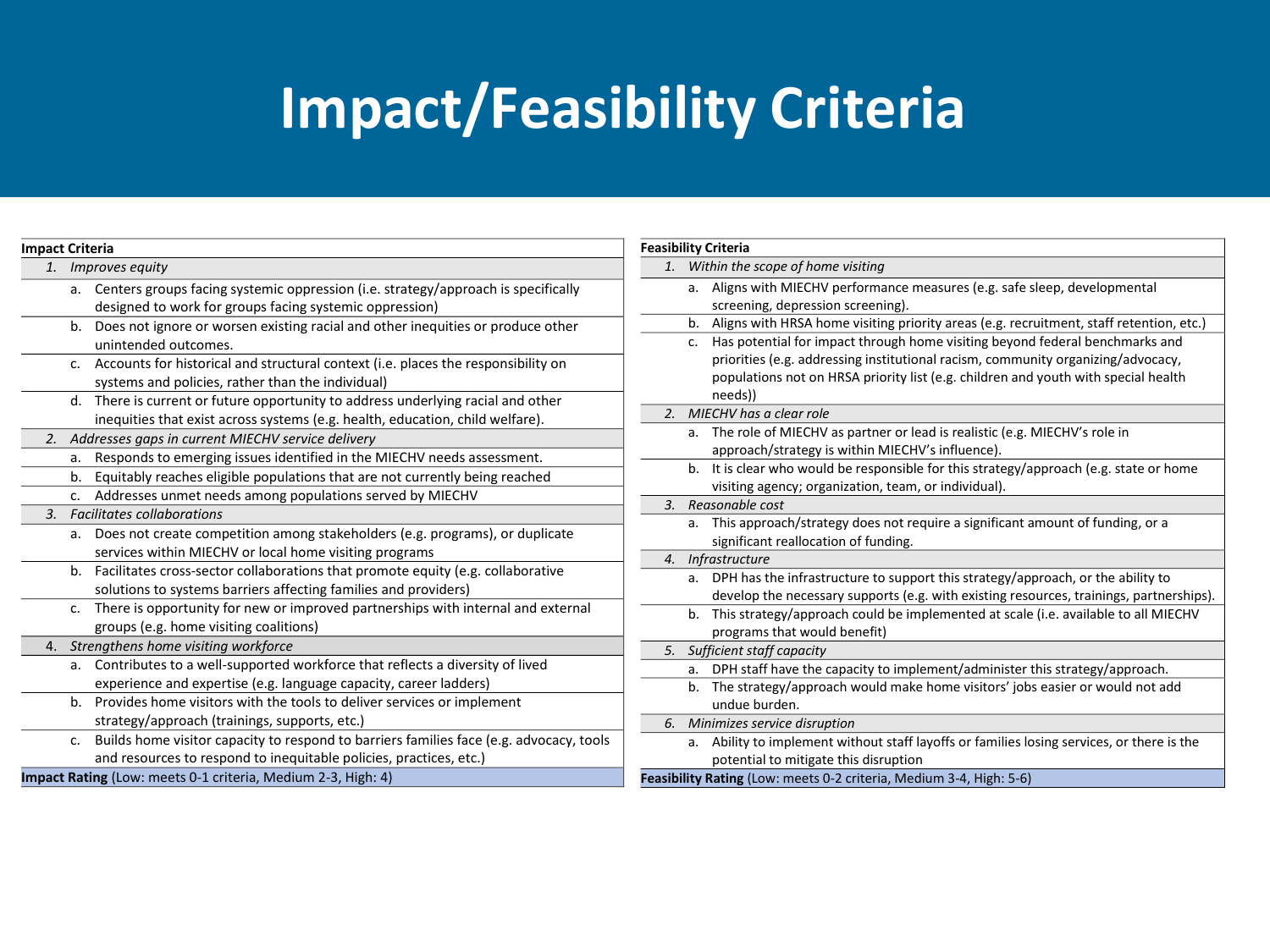## **Resulting RFR Focus Areas**

- *Integrate a racial equity lens*into all aspects of programs, policies, and practice in order to address structural racism
- *Tailor evidence-based home visiting services*to respond to shifting community and family contexts
- *Emphasize outreach* focused on promoting voluntary and equitable access to services
- *Support varying family structures,* including non-custodial parents and grandparents caring for grandchildren
- *Develop a workforce* that values lived experience
- *Implement innovative staffing structures* including enhancements such as crosstraining or designated positions to meet program needs
- *Facilitate home visiting networks*that contribute to coordination of services within MA MIECHV communities
- *Develop and enhance formal collaborations*with cross-sector partners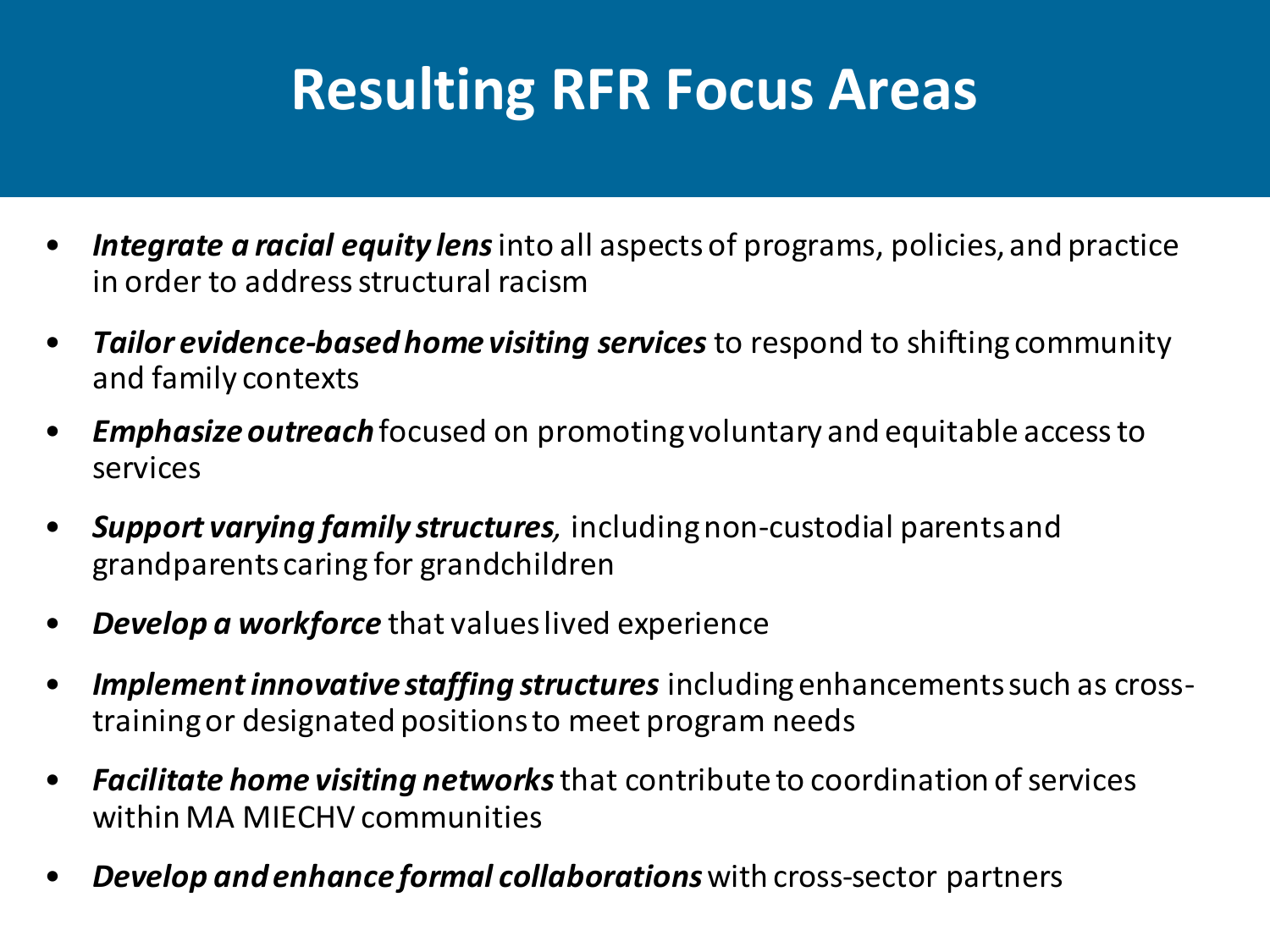### **Lessons Learned**

- Try not to be constrained by feasibility in early stages of planning
- Build in funding and time (both timelines and staff time) to support various avenues for stakeholder engagement
- Allow for an iterative process (but keep moving forward)
- Work to clearly define strategies before prioritization
- Meaningful change can be made without additional funding